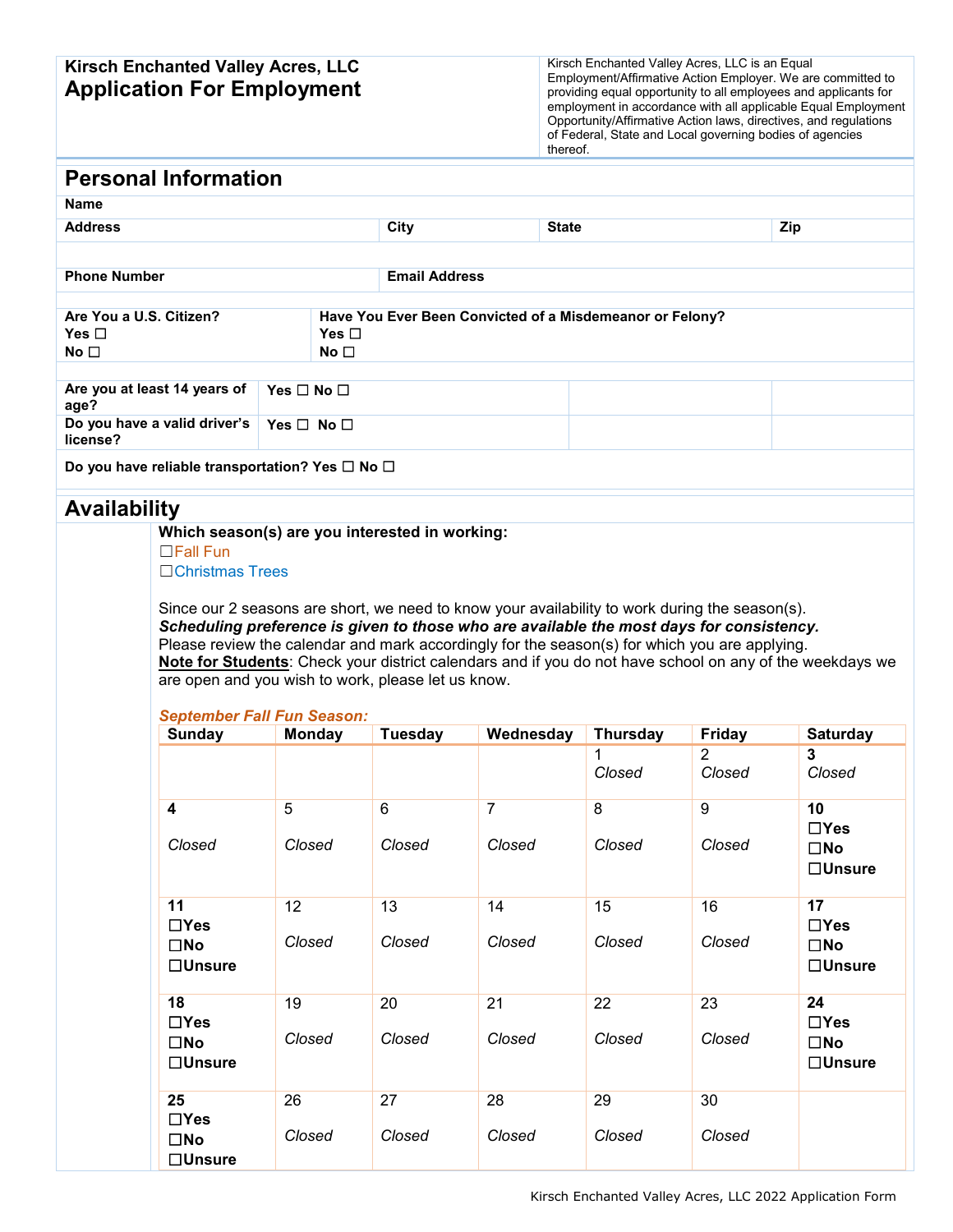| <b>Sunday</b>                                                    | <b>Monday</b>            | Tuesday                  | Wednesday                | <b>Thursday</b>                                   | Friday                                                  | <b>Saturday</b>                                                   |
|------------------------------------------------------------------|--------------------------|--------------------------|--------------------------|---------------------------------------------------|---------------------------------------------------------|-------------------------------------------------------------------|
|                                                                  |                          |                          |                          |                                                   |                                                         | 1<br>$\Box$ Yes<br>$\square$ No<br>$\Box$ Unsure                  |
| $\overline{2}$<br>$\Box$ Yes<br>$\square$ No<br>$\square$ Unsure | $\overline{3}$<br>Closed | $\overline{4}$<br>Closed | $\overline{5}$<br>Closed | 6<br>Closed                                       | $\overline{7}$<br>$\Box$ Yes<br>$\square$ No<br>□Unsure | $\overline{8}$<br>$\Box$ Yes<br>$\square$ No<br>$\Box$ Unsure     |
| $\overline{9}$<br>$\Box$ Yes<br>$\square$ No<br>$\square$ Unsure | 10<br>Closed             | 11<br>Closed             | 12<br>Closed             | 13<br>Closed                                      | 14<br>$\Box$ Yes<br>$\square$ No<br>$\Box$ Unsure       | 15<br>$\Box$ Yes<br>$\square$ No<br>$\Box$ Unsure                 |
| 16<br>$\Box$ Yes<br>$\square$ No<br>$\square$ Unsure             | 17<br>Closed             | 18<br>Closed             | 19<br>Closed             | 20<br>$\Box$ Yes<br>$\square$ No<br>$\Box$ Unsure | 21<br>$\Box$ Yes<br>$\square$ No<br>$\Box$ Unsure       | $\overline{22}$<br>$\Box$ Yes<br>$\square$ No<br>$\square$ Unsure |
| 23<br>$\Box$ Yes<br>$\square$ No<br>$\square$ Unsure             | 24<br>Closed             | 25<br>Closed             | 26<br>Closed             | 27<br>$\Box$ Yes<br>$\square$ No<br>□Unsure       | 28<br>$\Box$ Yes<br>$\square$ No<br>$\square$ Unsure    | 29<br>$\Box$ Yes<br>$\square$ No<br>$\square$ Unsure              |
| 30<br>$\Box$ Yes<br>$\square$ No<br>$\Box$ Unsure                | 31<br>Closed             |                          |                          |                                                   |                                                         |                                                                   |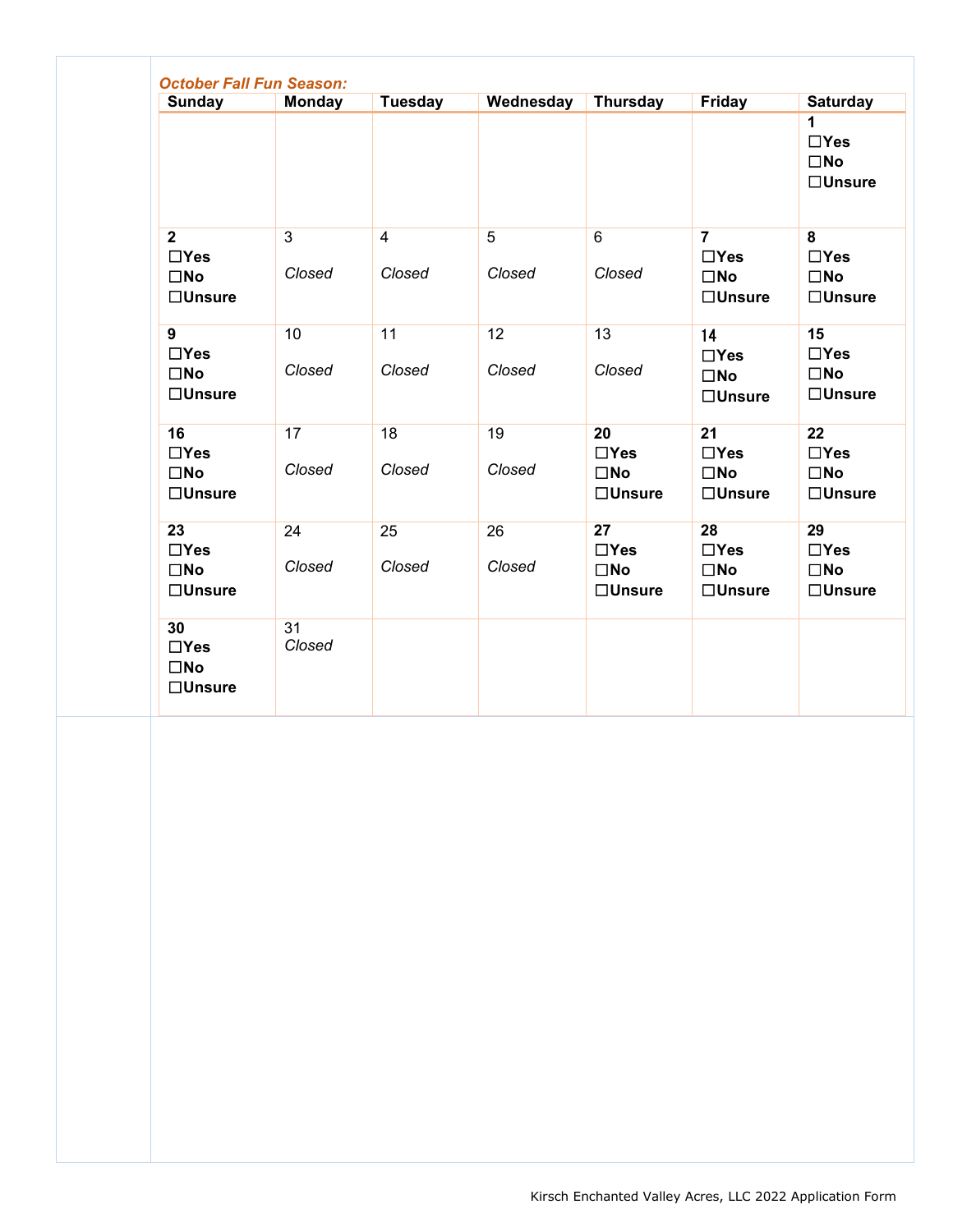| Sunday                                                                                  | <b>Monday</b>                                           | <b>Tuesday</b>                                                    | Wednesday                                                      | <b>Thursday</b>                                                             | Friday                                                        | <b>Saturday</b>                                                         |
|-----------------------------------------------------------------------------------------|---------------------------------------------------------|-------------------------------------------------------------------|----------------------------------------------------------------|-----------------------------------------------------------------------------|---------------------------------------------------------------|-------------------------------------------------------------------------|
|                                                                                         |                                                         | Closed                                                            | $\overline{2}$<br>Closed                                       | $\overline{3}$<br>Closed                                                    | $\overline{4}$<br>Closed                                      | 5<br>Closed                                                             |
| 6<br>Closed                                                                             | $\overline{7}$<br>Closed                                | 8<br>Closed                                                       | 9<br>Closed                                                    | 10<br>Closed                                                                | 11<br>Closed                                                  | 12<br>Closed                                                            |
| 13<br>Closed                                                                            | 14<br>Closed                                            | 15<br>Closed                                                      | 16<br>Closed                                                   | 17<br>Closed                                                                | 18<br>Closed                                                  | 19 (Closed<br>to public)<br>$\Box$ Yes<br>$\square$ No<br>$\Box$ Unsure |
| $\overline{20}$<br>(Closed to<br>public)<br>$\Box$ Yes<br>$\square$ No<br>$\Box$ Unsure | 21<br>$\Box$ Yes<br>$\square$ No<br>$\Box$ Unsure       | $\overline{22}$<br>$\Box$ Yes<br>$\square$ No<br>$\square$ Unsure | $\overline{23}$<br>$\Box$ Yes<br>$\square$ No<br>$\Box$ Unsure | 24<br><b>Thanksgiving</b><br>$\Box$ Yes<br>$\square$ No<br>$\square$ Unsure | 25<br>$\Box$ Yes<br>$\square$ No<br>$\Box$ Unsure             | 26<br>$\Box$ Yes<br>$\square$ No<br>$\Box$ Unsure                       |
| 27<br>$\Box$ Yes<br>$\square$ No<br>$\square$ Unsure                                    | 28<br>$\Box$ Yes<br>$\square$ No<br>$\Box$ Unsure       | 29<br>$\Box$ Yes<br>$\square$ No<br>$\square$ Unsure              | 30<br>$\Box$ Yes<br>$\square$ No<br>□ <b>Unsure</b>            |                                                                             |                                                               |                                                                         |
| <b>Sunday</b>                                                                           | <b>December Christmas Tree Season:</b><br><b>Monday</b> | Tuesday                                                           | Wednesday                                                      | <b>Thursday</b>                                                             | <b>Friday</b>                                                 | <b>Saturday</b>                                                         |
|                                                                                         |                                                         |                                                                   |                                                                | $\mathbf{1}$<br>$\Box$ Yes<br>$\square$ No<br>$\Box$ Unsure                 | $\mathbf{2}$<br>$\Box$ Yes<br>$\square$ No<br>$\Box$ Unsure   | 3<br>$\Box$ Yes<br>$\square$ No<br>□Unsure                              |
| $\overline{\mathbf{4}}$<br>$\Box$ Yes<br>$\square$ No<br>$\Box$ Unsure                  | 5<br>$\Box$ Yes<br>$\square$ No<br>$\Box$ Unsure        | 6<br>$\Box$ Yes<br>$\square$ No<br>$\Box$ Unsure                  | $\overline{7}$<br>$\Box$ Yes<br>$\square$ No<br>$\Box$ Unsure  | 8<br>$\Box$ Yes<br>$\square$ No<br>$\Box$ Unsure                            | $\overline{9}$<br>$\Box$ Yes<br>$\square$ No<br>$\Box$ Unsure | 10<br>$\Box$ Yes<br>$\square$ No<br>$\Box$ Unsure                       |
|                                                                                         | 12                                                      | 13                                                                | 14                                                             | 15                                                                          | 16<br>$\Box$ Yes                                              | 17<br>$\Box$ Yes                                                        |
| 11<br>$\Box$ Yes<br>$\square$ No<br>$\Box$ Unsure                                       | $\Box$ Yes<br>$\square$ No<br>$\Box$ Unsure             | $\Box$ Yes<br>$\square$ No<br>$\Box$ Unsure                       | $\Box$ Yes<br>$\square$ No<br>$\square$ Unsure                 | $\Box$ Yes<br>$\square$ No<br>$\Box$ Unsure                                 | $\square$ No<br>$\square$ Unsure                              | $\square$ No<br>$\square$ Unsure                                        |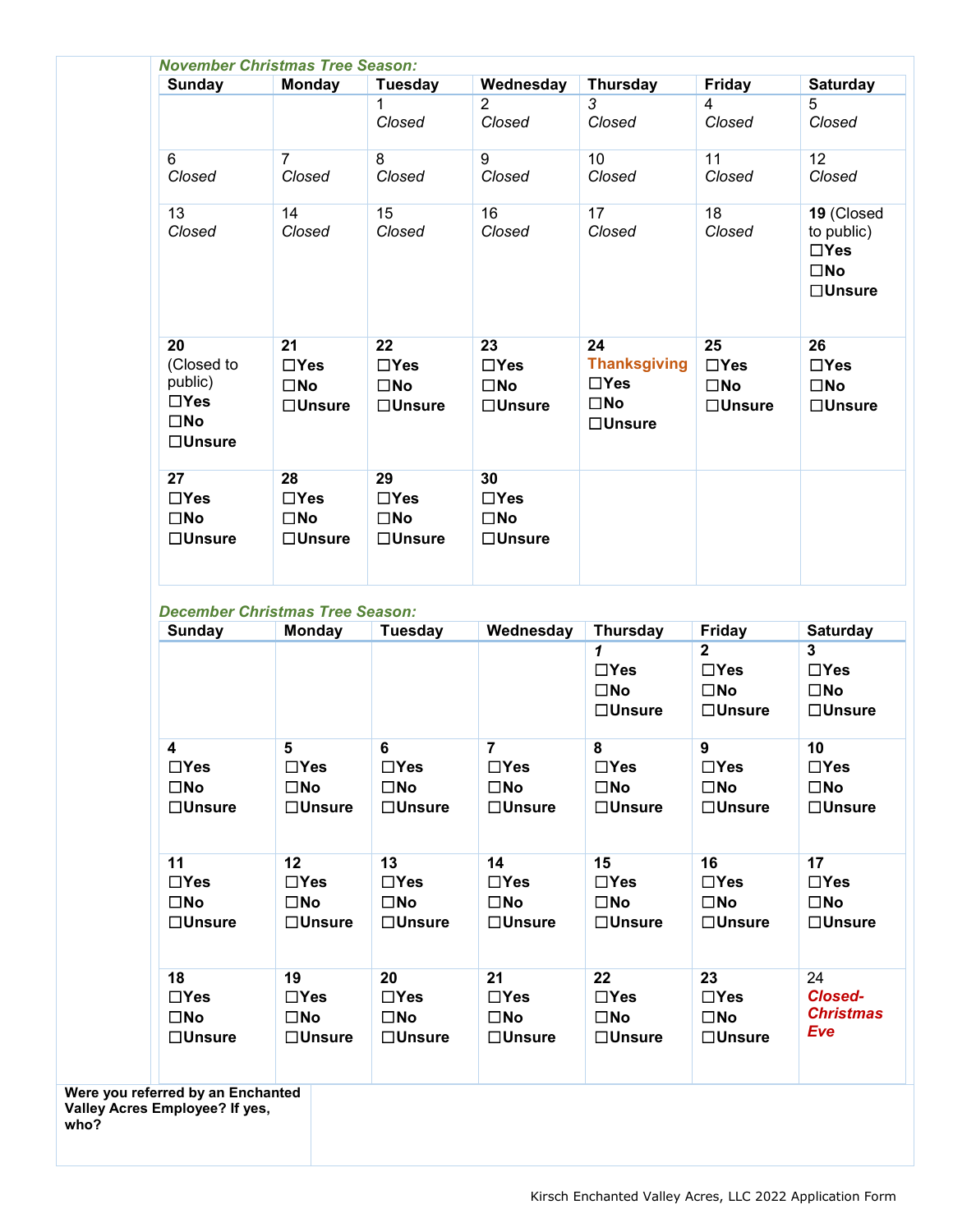| at Enchanted Valley Acres?                                     | Why are you interested in working |                            |                                                                                   |                        |
|----------------------------------------------------------------|-----------------------------------|----------------------------|-----------------------------------------------------------------------------------|------------------------|
| <b>Education</b>                                               |                                   |                            |                                                                                   |                        |
|                                                                | <b>School Name &amp; Location</b> |                            | <b>Years Attended</b>                                                             | <b>Graduation Date</b> |
|                                                                |                                   |                            |                                                                                   |                        |
|                                                                |                                   |                            |                                                                                   |                        |
|                                                                |                                   |                            |                                                                                   |                        |
|                                                                |                                   |                            |                                                                                   |                        |
| References (please list 2 or more)                             |                                   |                            |                                                                                   |                        |
| <b>Name</b>                                                    | <b>Contact Information</b>        |                            |                                                                                   | Relationship to you    |
|                                                                |                                   |                            |                                                                                   |                        |
|                                                                |                                   |                            |                                                                                   |                        |
|                                                                |                                   |                            |                                                                                   |                        |
|                                                                |                                   |                            |                                                                                   |                        |
|                                                                |                                   |                            |                                                                                   |                        |
|                                                                |                                   |                            | <b>Employment History - Please list three most recent jobs (any job including</b> |                        |
| babysitting, lawn care, volunteer work, etc.)<br>Employer (1): |                                   | Your Job Title:            |                                                                                   | <b>Dates Employed:</b> |
|                                                                |                                   |                            |                                                                                   |                        |
| <b>Work Phone:</b>                                             |                                   | <b>Reason for Leaving:</b> |                                                                                   |                        |
| <b>Address:</b>                                                |                                   | City:                      | State:                                                                            | Zip:                   |
|                                                                |                                   |                            |                                                                                   |                        |
| Employer (2):                                                  |                                   | Your Job Title:            |                                                                                   | <b>Dates Employed:</b> |
| <b>Work Phone:</b>                                             |                                   | <b>Reason for Leaving:</b> |                                                                                   |                        |
|                                                                |                                   |                            |                                                                                   |                        |
| <b>Address:</b>                                                |                                   | City:                      | State:                                                                            | Zip:                   |
| Employer (3):                                                  |                                   | Your Job Title:            |                                                                                   | <b>Dates Employed:</b> |
| <b>Work Phone:</b>                                             |                                   |                            |                                                                                   |                        |
|                                                                |                                   | <b>Reason for Leaving:</b> |                                                                                   |                        |
| <b>Address:</b>                                                |                                   | City:                      | State:                                                                            | Zip:                   |
|                                                                |                                   |                            |                                                                                   |                        |
| <b>Personal Background:</b>                                    |                                   |                            |                                                                                   |                        |